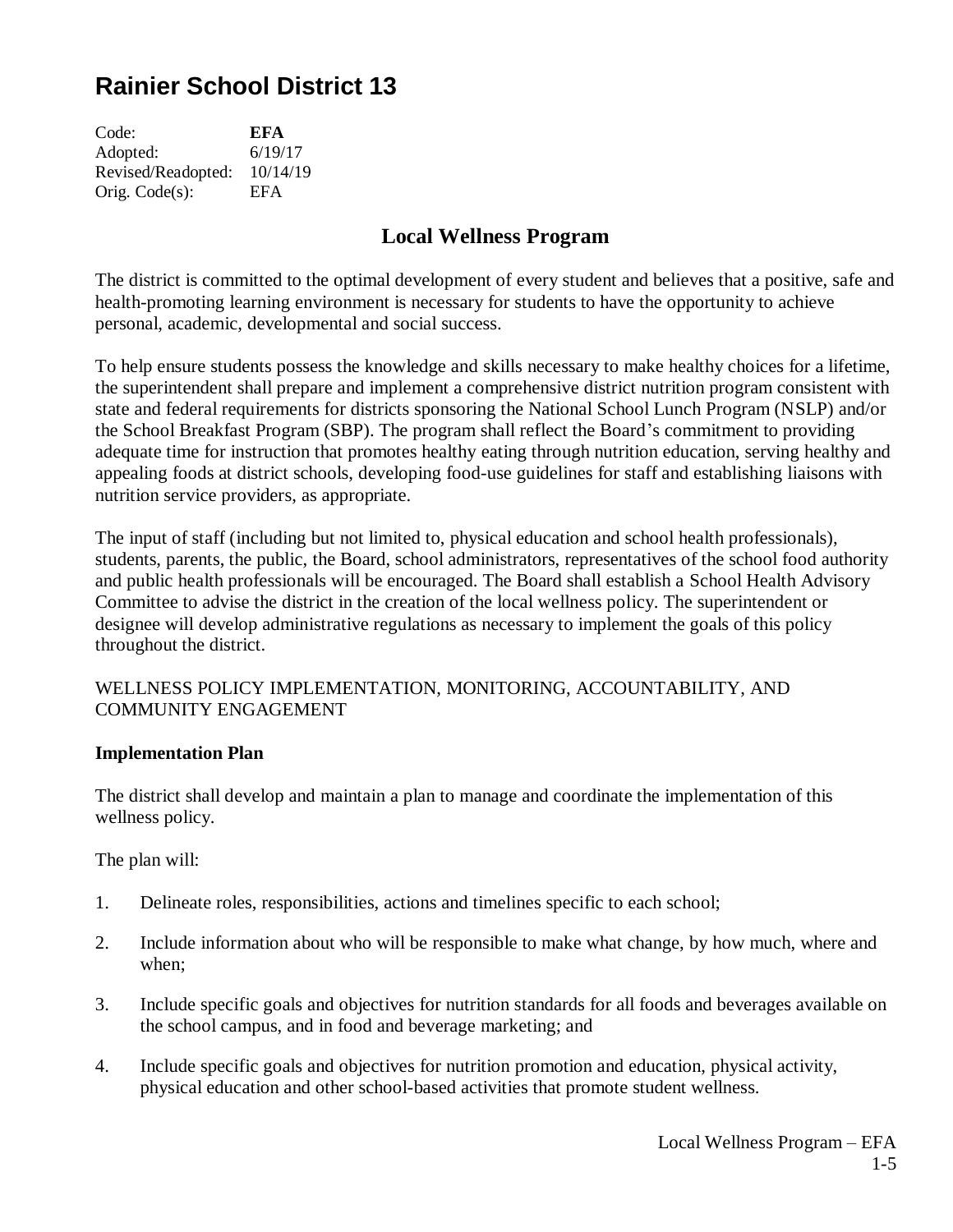In an effort to measure the implementation of this policy*,* the Board designates the superintendent as the person who will be responsible for ensuring each school meets the goals outlined in this policy.

# **Record Keeping**

The district will retain the following records to document compliance with the requirements of the wellness policy with the district's Wellness Committee secretary.

- 1. The written wellness policy;
- 2. Documentation demonstrating that the policy has been made available to the public;
- 3. Documentation of efforts to review and update the local wellness policy, including an indication of who is involved in the update and the methods the district uses to make stakeholders aware of their ability to participate;
- 4. Documentation to demonstrate compliance with the annual public notification requirements;
- 5. The most recent assessment on the implementation of the local wellness policy;
- 6. Documentation demonstrating the most recent assessment on the implementation of the local wellness policy has been made available to the public.

# **Annual Notification of Policy**

The district will make available to the public annually, an assessment of the implementation, including the extent to which the schools are in compliance with policy, how the policy compares to model policy and a description of the progress being made in attaining the goals of the policy. The district will make this information available through the district website. The district will also publicize the name and contact information of the district or school official(s) leading and coordinating the policy, as well as information on how the public can get involved with the local wellness policy.

#### **Triennial Progress Assessments**

At least once every three years, the district will evaluate compliance with the local wellness policy, to assess the implementation of the policy and produce a triennial progress report that will include:

- 1. The extent to which schools under the jurisdiction of the district are in compliance with the policy;
- 2. The extent to which the district's policy compares to model wellness policy; and
- 3. A description of the progress made in attaining the goals of the district's policy.

The district will actively notify households/families of the availability of the triennial progress report.

# **Revisions and Updating the Policy**

The district will update or modify the local wellness policy based on the results of the triennial assessments and/or as district priorities change; community needs change; wellness goals are met; new health science, information and technology emerge; and new federal or state guidance or standards are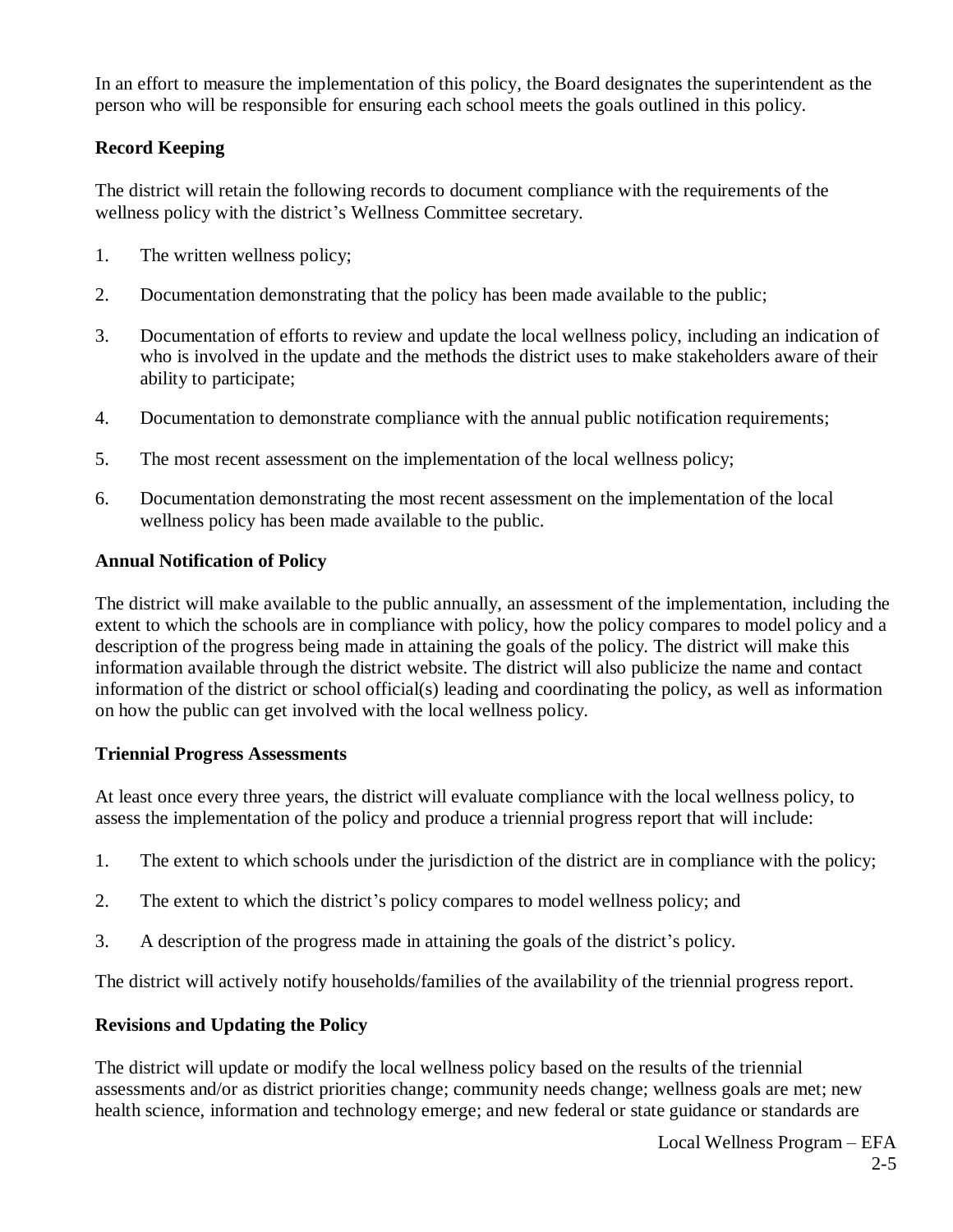issued. The local wellness policy will be assessed and updated as indicated at least every three years following the triennial assessment.

#### **Community Involvement, Outreach, and Communications**

The district will actively communicate ways in which the community can participate in the development, implementation and periodic review and update of the local wellness policy through a variety of means appropriate for the district. The district will also ensure that communications are culturally and linguistically appropriate to the community, and accomplished through means similar to other ways that the district and individual schools are communicating important school information with parents.

#### **NUTRITION PROMOTION AND NUTRITION EDUCATION**

Nutrition promotion and nutrition education positively influence lifelong eating behaviors by using evidence-based techniques and nutrition messages, by creating food environments that encourage healthy nutrition choices and by encouraging participation in school meal programs. Students and staff will receive consistent nutrition messages throughout the school environment. Nutrition promotion also includes marketing and advertising nutritious foods and beverages to students and is most effective when implemented consistently through a comprehensive and multi-channel approach by staff, teachers, parents, students, and the community.

# **School Meals**

All schools within the district participate in U.S. Department of Agriculture (USDA) child nutrition programs, administered through the Oregon Department of Education (ODE), including the National School Lunch Program (NSLP), the School Breakfast Program (SBP), Fresh Fruit & Vegetable Program (FFVP), Special Milk Program (SMP), Summer Food Service Program (SFSP), Supper programs or others. The district also operates additional nutrition-related programs and activities including Mobile Breakfast carts.

#### **Competitive Foods and Beverages**

(see EFA-AR pg. 9)

# **Staff Qualifications and Professional Development**

All school nutrition program directors, managers, and staff will meet or exceed hiring and annual continuing education/training requirements in the USDA Professional Standards for Child Nutrition Professionals. (see more details EFA-AR pg. 10)

# **Fund Raising**

(see EFA-AR pg. 9)

# **Water**

Free, safe, unflavored, drinking water will be available to all students throughout the school day and throughout every school campus. The district will make drinking water available where school meals are served during mealtimes.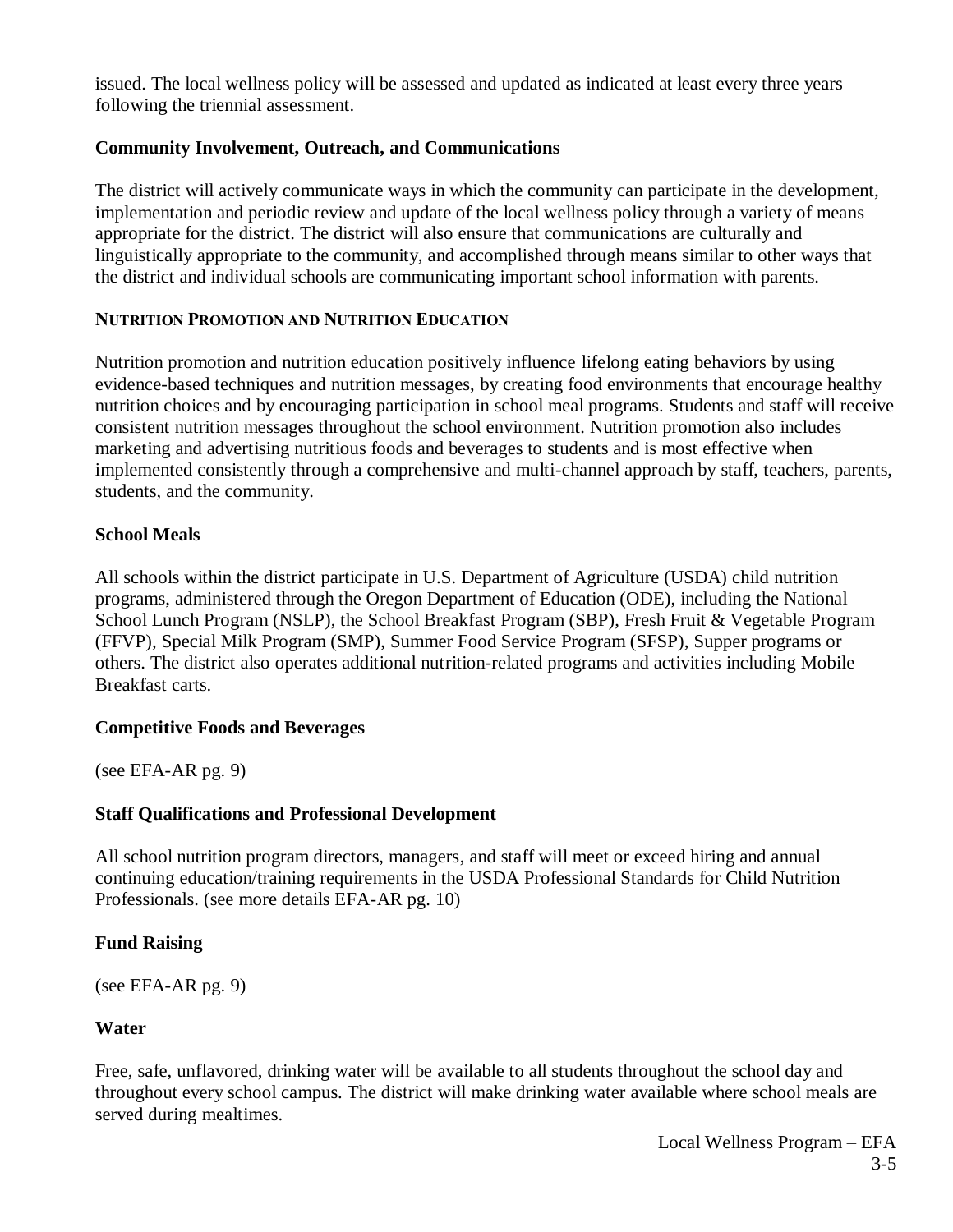#### **Celebrations and Rewards**

(see EFA-AR pg. 9)

# **Food and Beverage Marketing in Schools**

Any foods and beverages marketed or promoted to students on the school campus during the school day will meet or exceed the nutrition standards set by the USDA and the Oregon Smart Snacks Standards.

"Food and beverage marketing" is defined as advertising and other promotion in schools. Food and beverage marketing often includes an oral, written or graphic statement made for the purpose of promoting the sale of a food or beverage product made by the producer, manufacturer, seller or any other entity with a commercial interest in the product.

#### **PHYSICAL ACTIVITY**

The Board realizes that a quality physical education program is an essential component for all students to learn about and participate in physical activity. Physical activity should be included in a school's daily education program for grades pre-K through 12. Physical activity should include regular instructional physical education as well as co-curricular activities and recess. The district will develop and assess student performance standards in order to meet the Oregon Department of Education's physical education content standards.

# **Employee Wellness**

The district encourages school staff to pursue a healthy lifestyle that contributes to their improved health status, improved morale and a greater personal commitment to the school's overall wellness program. Many actions and conditions that affect the health of school employees may also influence the health and learning of students. The physical and mental health of school employees is integral to promoting and protecting the health of students and helps foster their academic success. The district's employee wellness program will promote health and reduce risk behaviors of employees and identify and correct conditions in the workplace that can compromise the health of school employees, reduce their levels of productivity, impede student success and contribute to escalating health-related costs such as absenteeism.

The district will work with community partners to identify programs, services, and/or resources to compliment and enrich employee wellness endeavors.

#### **Other School-Based Activities**

The district will promote wellness activities that foster healthy eating and create environments that promote physical activity, physical education, nutrition and other wellness components. Families and the community will be encouraged to provide healthy food choices in all situations where food is served. Educational workshops, screenings and literature related to healthy food choices and physical activity may be offered to families.

# END OF POLICY